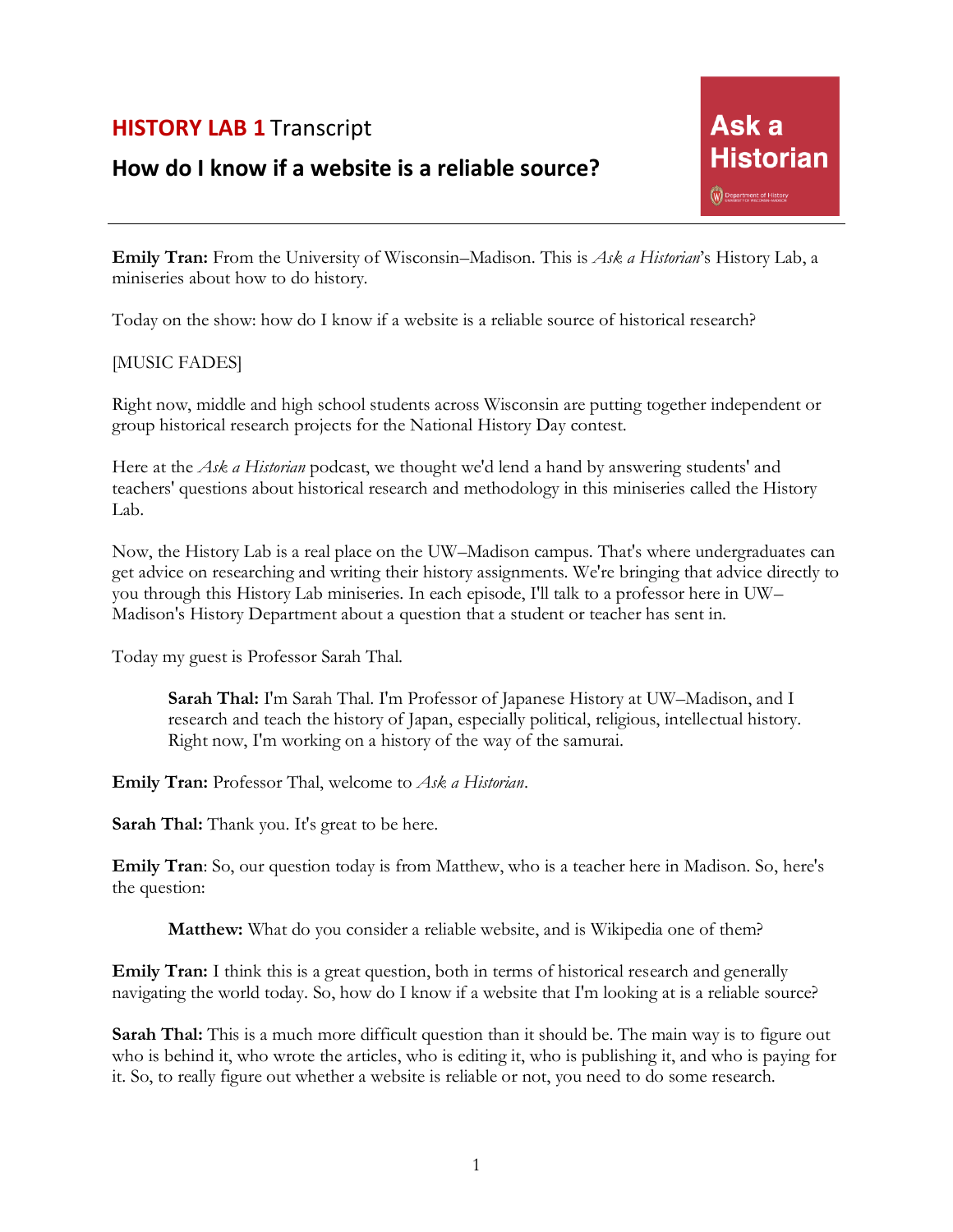You want to look for websites that tell you who wrote the material that's on it. If there are articles, are they signed? Are they attributed to a person? And you can look up that person and see who they are.

Then you want to see, you know, who's editing it. What's the process for somebody to get something onto this website? Can it just be anybody? So, you might need to dig around on the website, look at the 'About Us' part, look about how to submit material or something, and find out what kind of review process is there. Do submissions get reviewed rigorously and checked for factual correctness, for instance?

Then you want to see who's publishing it. This is when you want to look up at the, at the web address. If it ends in .edu, that's a good sign. It's not perfect—there are some questionable things that get published through universities—but if it's .edu, it's probably more reliable than say .com That might be a clue to say, 'Hey, are they trying to sell me something,' right?

But you can also look at who's sponsoring the page. See what kinds of logos turn up on the page to figure out who's behind it and then also who pays for it. Sometimes it's published by one organization and paid for by another. Or you want to check out who funds the organization that's publishing it. And all of this material is not necessarily going to be found on that website, you might need to dig around elsewhere to find out who's behind different organizations.

So, for me, to figure out whether a website is reliable is to look up those, those who's, you know: who wrote the stuff; who edited it; who published it; who paid for it. Then think about the review process, who's been looking over the material to make sure that it's high quality and do I trust them?

**Emily Tran:** So, it's not really just a checklist where you can look really quickly and then mark things off. But you kind of have to go do your own research before you can even know if the site is reliable.

## Sarah Thal: Exactly.

And it's really hard sometimes to find some of this out. So, some of the things you can't, you might not be able to find answers to. So, then you combine your awareness of these who's—you know, who's behind it all—with some other clues on the website.

You might look at the language they're using. Are the descriptive adjectives or adverbs very inflammatory? Are they really obviously trying to convince you of something, or are they partaking in some kind of vocabulary that's quite extreme, on one end of the political spectrum or another? So, look at the language.

Look at the evidence. Do they actually provide links or citations to sources to back up their claims? Look at the kinds of assumptions they make. Do they assume that you think that the earth is flat? Well then maybe you might question other things about this website.

Look at the argument. Do they jump to conclusions without actually giving you the steps of logic along the way?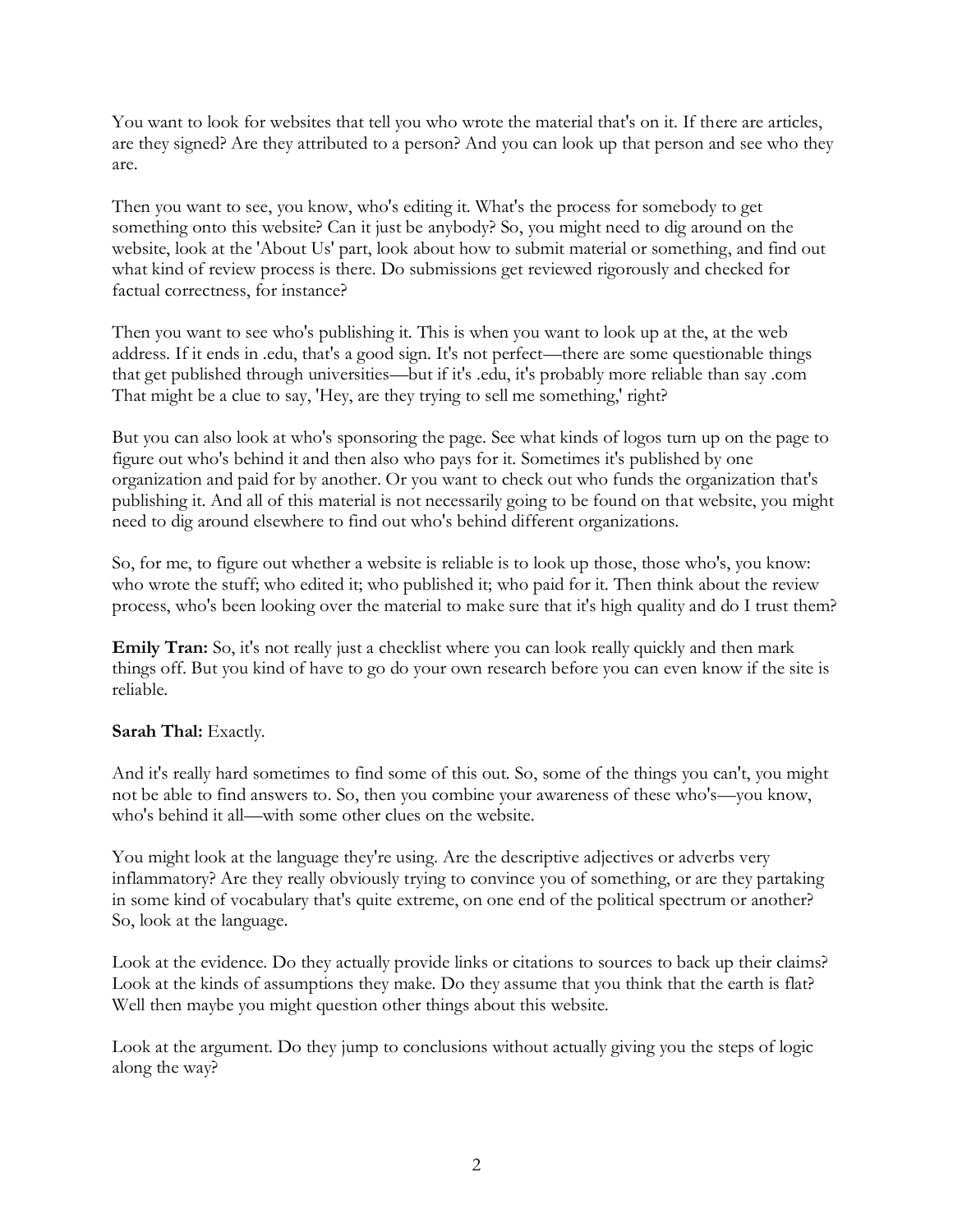And, and then also think about the relationships to other information that you know, or other sources that you found. If there are conflicts or contradictions, then you want to question, 'Hey, which should I believe, how should I weigh these two sources of information? How do I deal with that contradiction?'

So, I actually, I like to think of this—as I call it in my mind, I call it CLEAR analysis. I think about the context, especially, you know: who wrote these things; when did they write them; where they write them; for whom; that kind of thing.

So: Context; Language; Evidence; Argument; and Relationships. C-L-E-A-R. CLEAR. [Laughter]

**Emily Tran:** Oh, I love that.

**Sarah Thal:** It's my little—I know—it's my little mnemonic for remembering what I want to look at when I'm assessing a source.

**Emily Tran:** And so, with that acronym in mind—CLEAR; context, language, evidence, argument relationship—let's now consider the website that Matthew brought up, which I think is everyone's favorite place to start: Wikipedia. Do you think Wikipedia is a reliable place for historical research?

**Sarah Thal:** I think it's a great first step when you're doing historical research. When you want to find out something quickly, when you're still trying to formulate what you're thinking about what you're going to research, going to Wikipedia is a great idea because you can get answers really quickly and there are citations down at the bottom, so that you can find other resources.

Once you get into your topic, then you're going to want to double check that some of that basic information that you got from Wikipedia is actually correct. You want to find that information in other sources, and you'll want to judge the sources for yourself.

So, Wikipedia is very handy. It's very convenient. One of the reasons it's convenient is because all sorts of people around the world come together to add information to it. But that means that anybody can add to it and until an editor gets to it—and editors are volunteers as well—until somebody else gets to it, it may contain false or misleading information. So, you want to just take it with a grain of salt. It's a great first step that you need to double check if you're going to use it for anything substantive.

**Emily Tran:** So, sort of the greatest benefit of Wikipedia—the fact that it's crowd-sourced—is also a weakness.

**Sarah Thal:** Absolutely.

**Emily Tran:** So, if Wikipedia is a good place to start your research, are there some other websites that you would suggest that are reliable where students can continue their research once they've figured out what they're interested in and have some basic facts?

Sarah Thal: Oh my gosh. There are so many amazing websites out there now. I couldn't even begin to list them, but there are a few things to think about.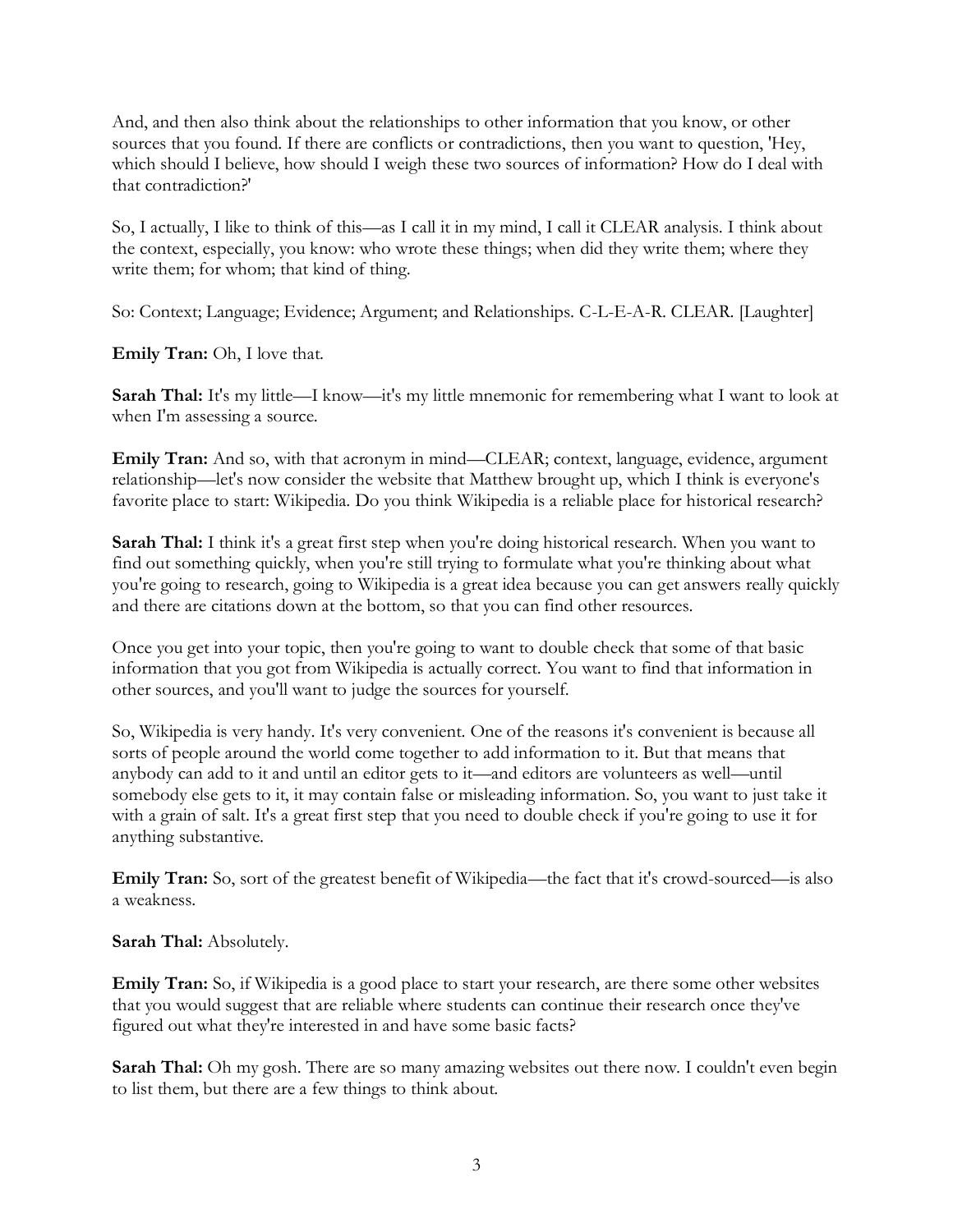One is usually libraries, archives, and museums. If they have websites, it's usually going to be very high quality because they're digitizing a bunch of their primary sources and then they're featuring them and writing about the context, giving some kind of introduction so you know how to think about these sources. So, for instance, the New York Public Library, the British Library, the National Archives, the Smithsonian, the Wisconsin Historical Society. All of these places have primary sources that they're featuring, and that they're putting into a context that you can use.

There are all sorts of organizations and people putting up digital exhibits that are fascinating. Once again, when you're looking at these online resources, look at who's putting them up, who's sponsoring them, and what kinds of sources are they using. What kinds of evidence are they offering to support their points? So, for instance, there's a *Slave Voyages* digital memorial which is fascinating, with commentary by well-known historians, lots of primary sources that bolster their points. *Remembering Jim Crow* has a bunch of oral histories. You go, go to these kinds of digital museums or digital resources and look up the citations, the resources, the 'for further reading' at the end. And you'll see what kinds of evidence that they rely on, what kinds of materials, and often those are links to digitized things that you'll be able to find yourself online.

Then there are the commentaries or articles written by historians. A lot of those you'd have to access through, say, a university library but some are much more available and they can be available in multiple ways. Some might be on websites where historians write articles such as, say the *History News Network*, or the Organization of American Historians, or the American Historical Association. These places often have journals or publications that they make at least part of them available publicly, digitally.

Also, if you find out that a scholar or historian has written something that you're interested in or they're interested in this topic, see if you can find their personal webpage. Many people will put links to PDFs of the articles that they have written so that they're available to anybody, even if normally you'd have to find them through a university library website, for instance.

There's so many other things, so many innovative things that people are doing for history. Videos. TED-Ed. TED has these animated videos, often about historical topics, that are actually usually written by, say, professors or scholars who are specialists in the field, and they work with the editors of TED-Ed to make some really engaging videos. And the scholar themselves, you know, makes sure that mistakes don't creep in.

So, once again we're back to thinking about who made these resources? Whatever you're doing, you want to say, you know, 'Who wrote it? Who edited it? Who published it? Who paid for it? And what are the resources, what are the sources the primary sources, the secondary sources? What are they basing their points on?'

**Emily Tran:** I will put links to all of those websites and projects that you mentioned in the show notes so people can check those out.

My final question for you: What is the one piece of advice that you would give to a student who is getting ready for National History Day?

**Sarah Thal:** Ideally, you'll spend a lot of time on your National History Day project. It'll take some time to—and multiple revisions—to make whatever you're doing, whether it's a documentary or a